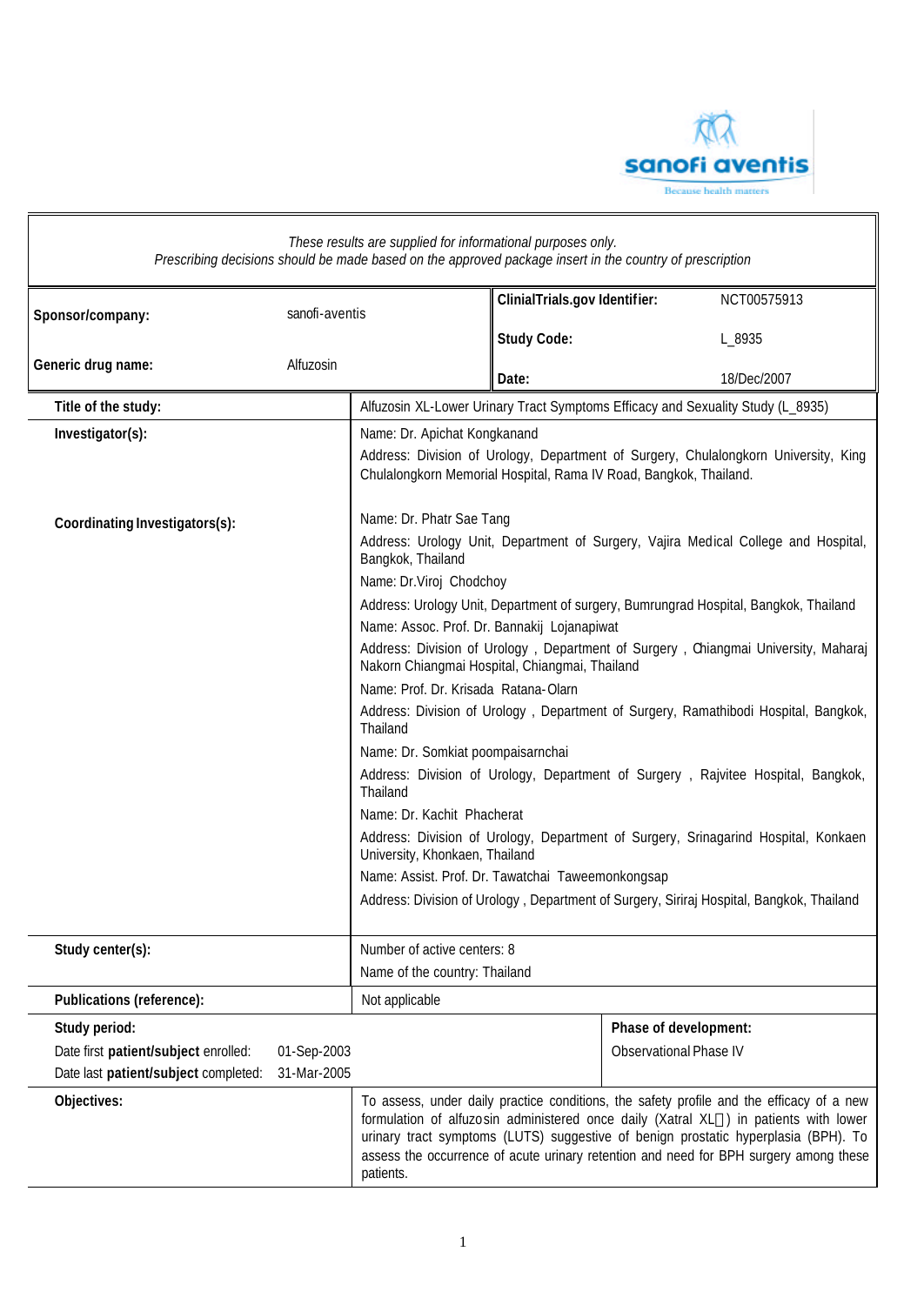| Methodology:                                                          | months                                                                                                                              |                                                       |                                                                                                                        | Non comparative, multicentre, observational study conducted among urologists for 6                                                                                                                                                                                                                                                                                                                                                                                                                                                                                                                                                                                                                                                                                                                                                        |
|-----------------------------------------------------------------------|-------------------------------------------------------------------------------------------------------------------------------------|-------------------------------------------------------|------------------------------------------------------------------------------------------------------------------------|-------------------------------------------------------------------------------------------------------------------------------------------------------------------------------------------------------------------------------------------------------------------------------------------------------------------------------------------------------------------------------------------------------------------------------------------------------------------------------------------------------------------------------------------------------------------------------------------------------------------------------------------------------------------------------------------------------------------------------------------------------------------------------------------------------------------------------------------|
| Number of patients/subjects:                                          | Planned: 120                                                                                                                        |                                                       | Enrolled: 118                                                                                                          | Treated: 118                                                                                                                                                                                                                                                                                                                                                                                                                                                                                                                                                                                                                                                                                                                                                                                                                              |
| Evaluated:                                                            | Efficacy: 117                                                                                                                       |                                                       | Safety: 118                                                                                                            |                                                                                                                                                                                                                                                                                                                                                                                                                                                                                                                                                                                                                                                                                                                                                                                                                                           |
| Diagnosis and criteria for inclusion:                                 | Ambulatory patients suffering from LUTS suggestive of BPH<br>Signed informed consent to participate in the study                    |                                                       |                                                                                                                        |                                                                                                                                                                                                                                                                                                                                                                                                                                                                                                                                                                                                                                                                                                                                                                                                                                           |
| Investigational product:                                              | Alfuzosin (Xatral XL®)                                                                                                              |                                                       |                                                                                                                        |                                                                                                                                                                                                                                                                                                                                                                                                                                                                                                                                                                                                                                                                                                                                                                                                                                           |
| Dose:                                                                 | $10 \text{ mg}$                                                                                                                     |                                                       |                                                                                                                        |                                                                                                                                                                                                                                                                                                                                                                                                                                                                                                                                                                                                                                                                                                                                                                                                                                           |
| Administration:                                                       | One tablet per day after evening meal                                                                                               |                                                       |                                                                                                                        |                                                                                                                                                                                                                                                                                                                                                                                                                                                                                                                                                                                                                                                                                                                                                                                                                                           |
| Duration of treatment:<br>Treatment duration with alfuzosin: 6 months |                                                                                                                                     | Duration of observation:<br>M3), end-point visit (M6) |                                                                                                                        | 4 Visits planned: inclusion visit (D0), 2 intermediated visits (D14,                                                                                                                                                                                                                                                                                                                                                                                                                                                                                                                                                                                                                                                                                                                                                                      |
| Reference therapy:                                                    |                                                                                                                                     |                                                       |                                                                                                                        | This was open-label, non-comparative study so no reference therapy for this study.                                                                                                                                                                                                                                                                                                                                                                                                                                                                                                                                                                                                                                                                                                                                                        |
| Dose:                                                                 | Not applicable                                                                                                                      |                                                       |                                                                                                                        |                                                                                                                                                                                                                                                                                                                                                                                                                                                                                                                                                                                                                                                                                                                                                                                                                                           |
| Administration:                                                       | Not applicable                                                                                                                      |                                                       |                                                                                                                        |                                                                                                                                                                                                                                                                                                                                                                                                                                                                                                                                                                                                                                                                                                                                                                                                                                           |
| Criteria for evaluation:                                              |                                                                                                                                     |                                                       |                                                                                                                        |                                                                                                                                                                                                                                                                                                                                                                                                                                                                                                                                                                                                                                                                                                                                                                                                                                           |
| Efficacy:                                                             | $\bullet$<br>Maximum flow rate                                                                                                      | PSA levels measured at baseline                       | DAN-PASS sexual function questionnaire                                                                                 | International Prostate Symptom Score (IPSS) and quality of life index                                                                                                                                                                                                                                                                                                                                                                                                                                                                                                                                                                                                                                                                                                                                                                     |
| Safety:                                                               | $\bullet$                                                                                                                           | Spontaneously reported adverse events                 | Blood pressure and heart rate measured in sitting position<br>Lab: BUN, Creatinine, SGOT, SGPT in serum and urinalysis |                                                                                                                                                                                                                                                                                                                                                                                                                                                                                                                                                                                                                                                                                                                                                                                                                                           |
| <b>Statistical methods:</b>                                           | the primary criterion at D0 and after baseline.<br>violations.<br>deviation, min, max, n and/or, if relevant, median and quartiles. |                                                       |                                                                                                                        | The primary efficacy population is the Intent to Treat (ITT) population composed with all<br>included patients who have at least one study drug intake and at least one evaluation of<br>The secondary efficacy population is the Per Protocol (PP) populaton composed with all<br>evaluable patients i.e. those from the ITT population who have no major protocol<br>For the quantitative variables, the descriptive statistics will be the mean, standard<br>The descriptive statistics used for the qualitative criteria will be n and percentages<br>Safety analysis will be performed on all exposed patients, on adverse events occurring<br>during the study and not present before the administration of the study drug. The number<br>(%) of patients experiencing AUR or undergoing surgery during the study will be provided. |